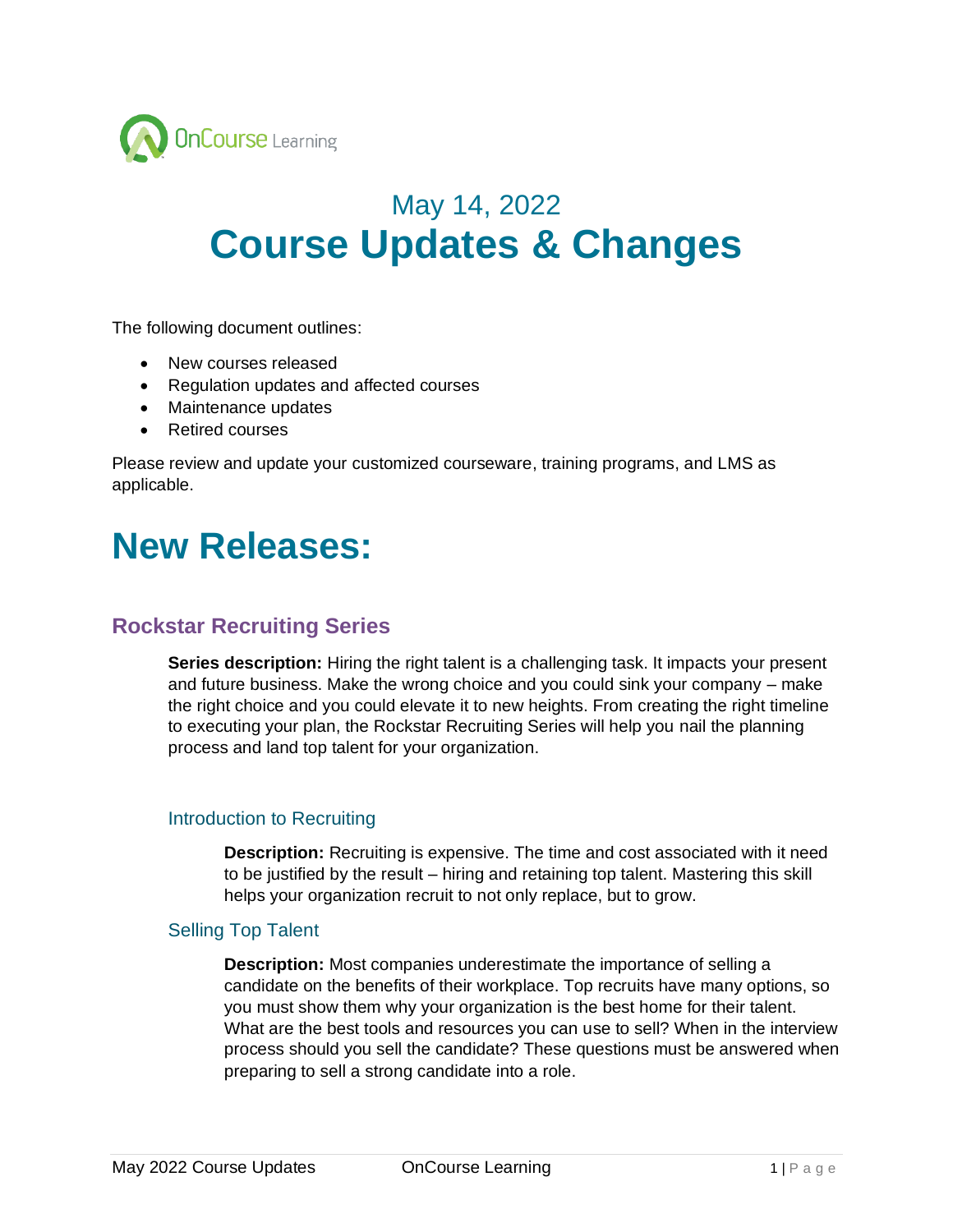## Creating a Process

**Description:** The three core areas of recruiting – finding candidates, onboarding new hires, and retaining talent – require a logical, reproduceable process. This course covers creating a recruitment process that will help your team achieve excellent results.

## Playing the Numbers

**Description:** Sourcing candidates can often be a struggle, and it comes from not creating a large enough funnel. This skill breaks down tactics to help you work through this while recognizing the end ideal profile for hire goal. Understanding how the tactics work, the speed in which to respond, and how to move candidates to the next step are all part of the process.

#### Identifying Rock Stars

**Description:** Finding rock stars starts with planning and identifying the competencies you value. Once you know your ideal competencies, you can break the role down further and decide between "preferences" and "deal breakers." Knowing all this in advance will help you discover your organization's next rock star.

#### Behavioral Interviewing

**Description:** Attracting and retaining top talent starts with strong interview skills. This skill can be the underlying factor in the best hiring decisions. It is important to measure candidates' past behavior and not what they say they plan to do. Focus on the skill of creating and completing a behavioral analysis when interviewing to create the perfect recruiting process.

## Recruiting for Retention

**Description:** Path creation refers to an individual's path to being successful in a role. Often, this is attached to performance meetings and year end reviews. The key is to prioritize path creation to ensure the employee or partner feels a strong sense of direction and is aligned with the organization on where they will receive their personal development.

## Summary of Recruiting

**Description:** Recruiting rock stars is a skill that can be learned. Through applying intentionality and purpose to marketing, the candidate pipeline, interview skills, and employee retention, you can control the outcome and work alongside top talent on a consistent basis.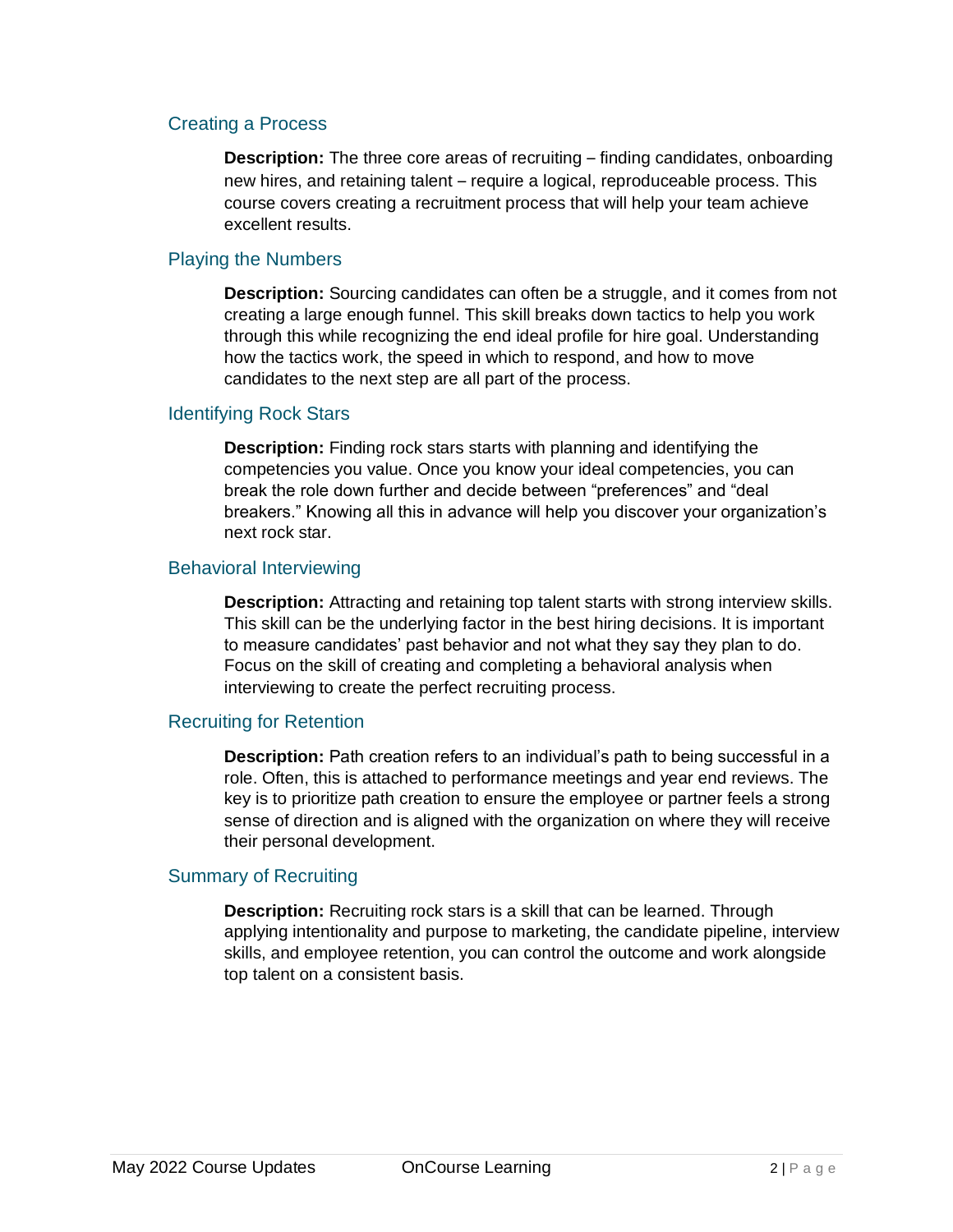## **Directors Education Series**

## 2204 - Risk Management on Power of Attorneys – 209240

**Description:** How many power of attorney documents do you have on file? How much money is dictated by the action of an attorney-in-fact or agent? The risk of these fiduciary accounts is real. Do you have to take the document in your state? If so, how do you ensure employees are not letting agents act outside the document's scope? The risk of managing these documents with different laws in every state is real.

## **Core Compliance Suite**

## Quarterly Compliance Briefing - April 2022 – 212977

**Description:** A bi-monthly update to help you keep up with changes and deadlines in the compliance area in a quick and easy format.

## **Wealth Management Series**

**Series description:** This series is designed to provide wealth management personnel training on regulatory compliance, ethical issues, types of products, and more.

## Wealth Management: Annuities & Pensions - E3 – 206459

**Description:** This course provides an overview of pension plans and annuities. You will learn how pensions work, the different types of annuities, and the benefits and issues of using annuities as a source of retirement income.

## Wealth Management: Asset Titling - E3 – 206564

**Description:** This course provides an overview of the different types of property ownership and the importance of titling assets in estate planning.

## Wealth Management: BSA for Wealth Management Personnel - E3 – 213153

**Description:** This course provides an overview of the Bank Secrecy Act (BSA) as it pertains to wealth management personnel.

## Wealth Management: Education Savings Accounts - E3 – 213154

**Description:** This course provides an overview of the different options available for education savings accounts. You will learn how these accounts work, as well as the benefits and features of Coverdell education savings accounts and 529 savings plans.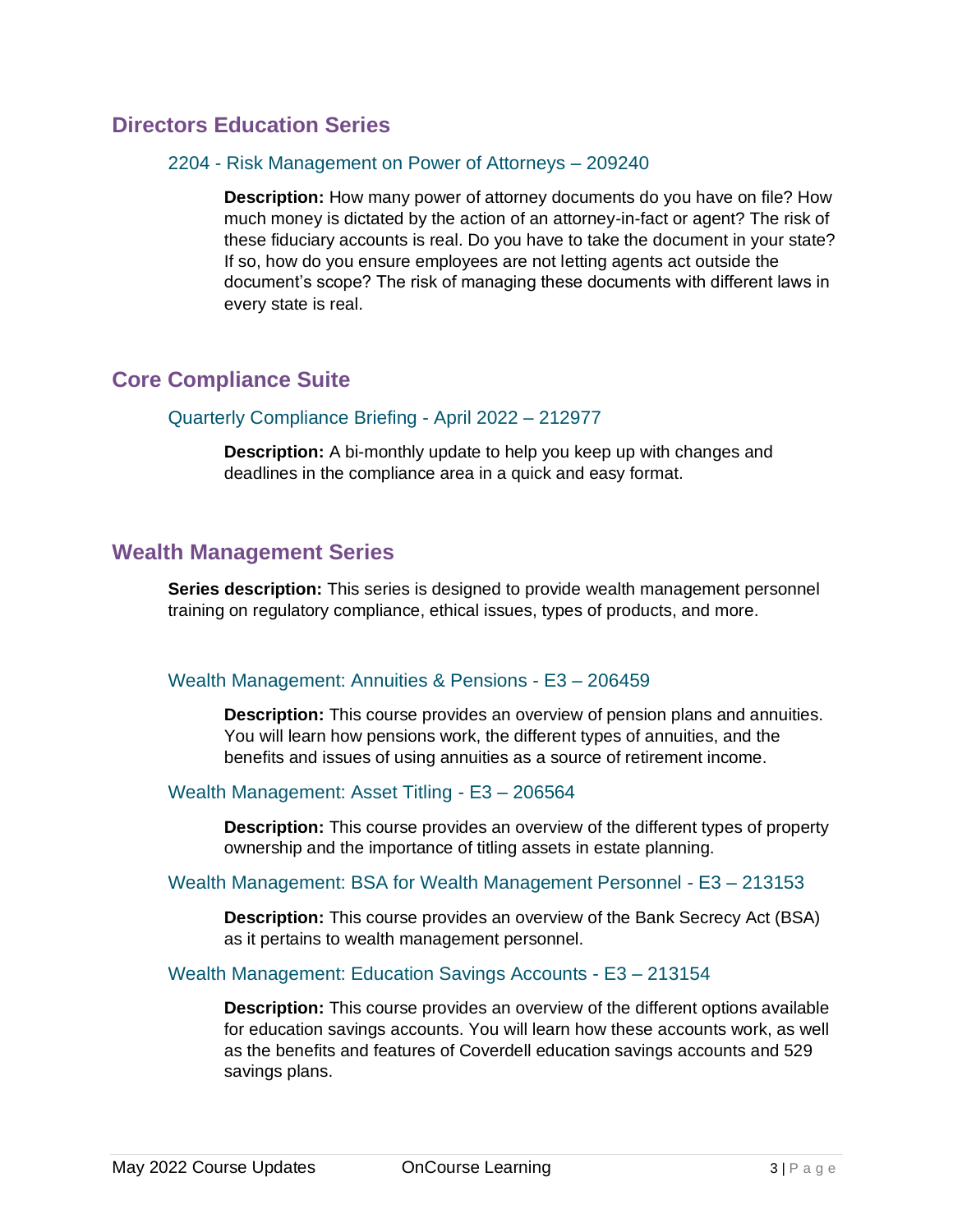## Wealth Management: Estate Tax - E3 – 213155

**Description:** This course provides an overview of estate tax and the differences between estate tax and other types of taxes.

#### Wealth Management: Ethical Issues - E3 – 213156

**Description:** This course discusses the ethical issues facing wealth management personnel, the differences between fees and commissions, and the consequences of unethical behavior.

#### Wealth Management: Investment Products - E3 – 213157

**Description:** This course provides an overview of non-deposit investment products (NDIPs) and the compliance requirements around these types of products.

#### Wealth Management: Legacy & Estate Planning - E3 – 213158

**Description:** This course provides an overview of non-deposit investment products (NDIPs) and the compliance requirements around these types of products.

## Wealth Management: Turnkey Asset Management Programs - E3 – 213159

**Description:** This course provides an overview of turnkey asset management programs (TAMPs). You will learn about the different types of TAMPs, the advantages and disadvantages of TAMPs, and special considerations that should be made when choosing a TAMP.

#### Wealth Management: Wills - E3 – 206959

**Description:** This course provides an overview of the different types of wills, what is covered in a will, the differences between wills and trusts, and the compliance requirements associated with wills.

## **Adaptive Learning Series**

**Series description:** We are further personalizing the student's e-learning experience through our new, adaptable courseware. This courseware adapts to the student's knowledge proficiency and puts a laser focus on areas of opportunity. These adaptive courses have all the elements of our effective, efficient, and engaging (E3) courseware, so you can be sure your students are receiving the highest caliber of content.

Anti-Money Laundering (AML)/Bank Secrecy Act – E3 Adaptive Course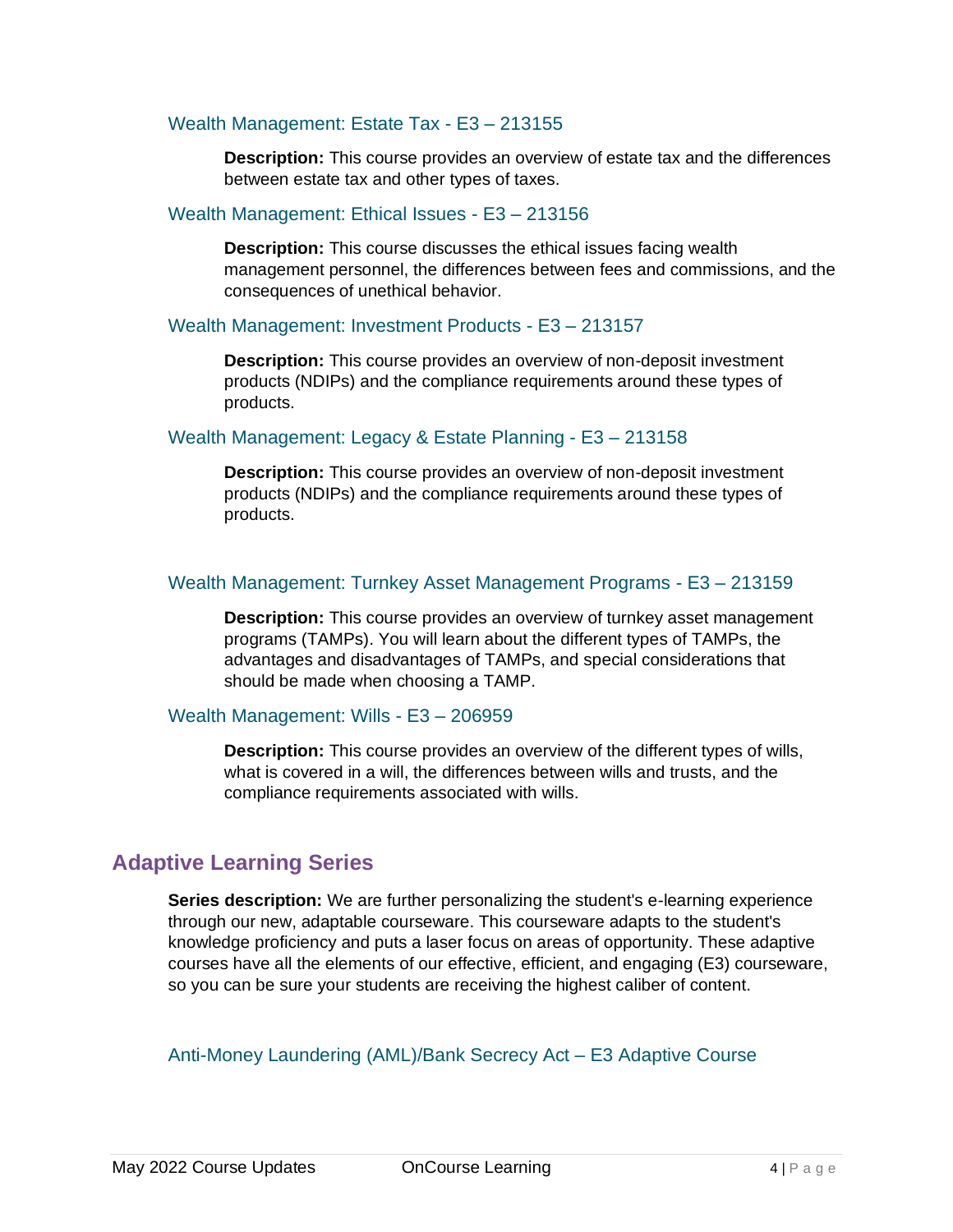**Description:** This course explains the money laundering process and how to prevent money laundering at your financial institution. The Bank Secrecy Act (BSA) helps the United States government combat money laundering and other illegal financial activity. Within the framework of the BSA, this course also discusses the key elements of an anti-money laundering (AML) compliance program, which is required for all financial institutions.

## Deposit Compliance – E3 Adaptive Course

**Description:** Learn about the rules and regulations that govern deposit accounts. Topics include customer identity verification, account information disclosure, consumer reporting agency notices, deposited funds availability, electronic funds transfer, and the amount of money kept in reserves.

## Elder Financial Abuse – E3 Adaptive Course

**Description:** This course explains elder financial abuse by teaching how to recognize the different types of abuse, who the typical perpetrators of abuse are, and how to identify the victims of abuse. The course also illustrates ways that you can detect and prevent elder financial abuse in your institution. The appropriate response to financial abuse is demonstrated through illustrations and case examples.

## Fair Lending Overview – E3 Adaptive Course

**Description:** This course provides an overview of fair lending concepts by explaining the fair lending laws and the penalties for breaking these laws.

# **Regulation Updates:**

## **The following courses have been updated:**

There are no regulation updates this month.

# **Maintenance Updates:**

## **The following courses have been updated:**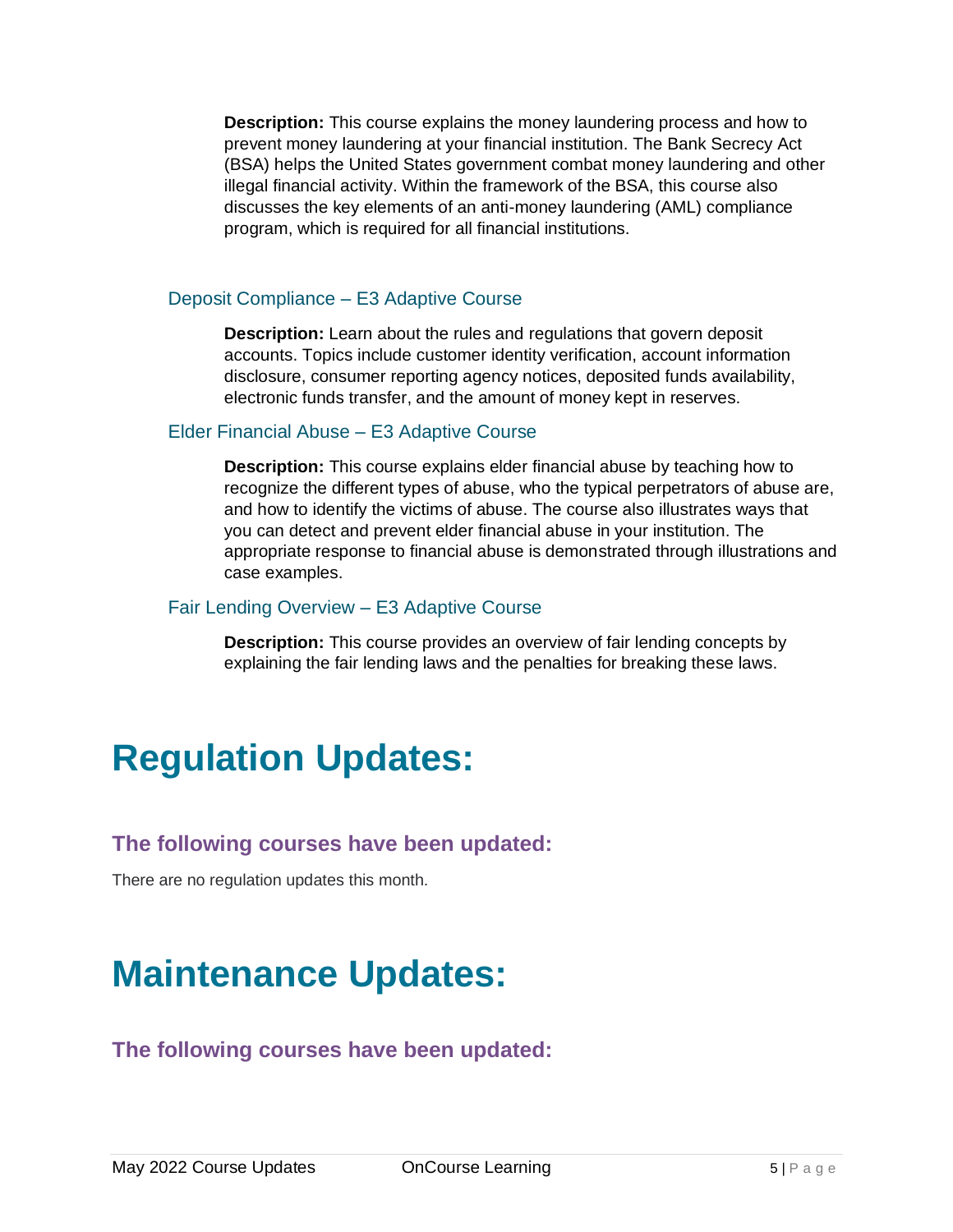## Equal Credit Opportunity Act - Regulation B – 66737

## CU - Equal Credit Opportunity Act - Regulation B – 67280

**Content update:** *Evaluation, Notification, and Recordkeeping > Application Evaluation > Evaluating Loan Applications*

**Clarification** – Added "Race/color/ethnicity" and "Religion" to bulleted list.

## Community Reinvestment Act (CRA) for Large Institutions - E3 – 175659

**Question feedback issue:** *CRA Ratings and Performance Standards > CRA Ratings and Performance Standards > Knowledge Check 1*

**Old version** – Correct answer marked incorrect.

**New version** – The correct answer changed to "The Lending Test."

#### Handling Stop Payments – 166

#### CU - Handling Stop Payments – 17187

**Content update:** *Stop Payment Order Basics > What Is a Stop Payment? > Stop Payment Orders* 

**Clarification** – "Important" section removed.

#### CU - Bank Secrecy Act – 67363

**(1) Removed old link:** *Reporting and Recordkeeping > Currency Transaction Reports > ctr form d* 

**Old version** – "Click here to see the Getting Started with BSA E-Filing System."

**New version** – Link was deleted.

**(2) Updated old link:** *Member Identification Program > Member Due Diligence Rule > p4* 

**Old version** –

"http://www.fincen.gov/sites/default/files/shared/CDD\_Rev6.7\_Sept\_2017\_Certificate.pdf"

**New version** – <https://www.fincen.gov/resources/filing-information>

## Servicemembers Civil Relief Act (SCRA) - E3 – 146502

**Content update:** *Language was updated throughout the course.*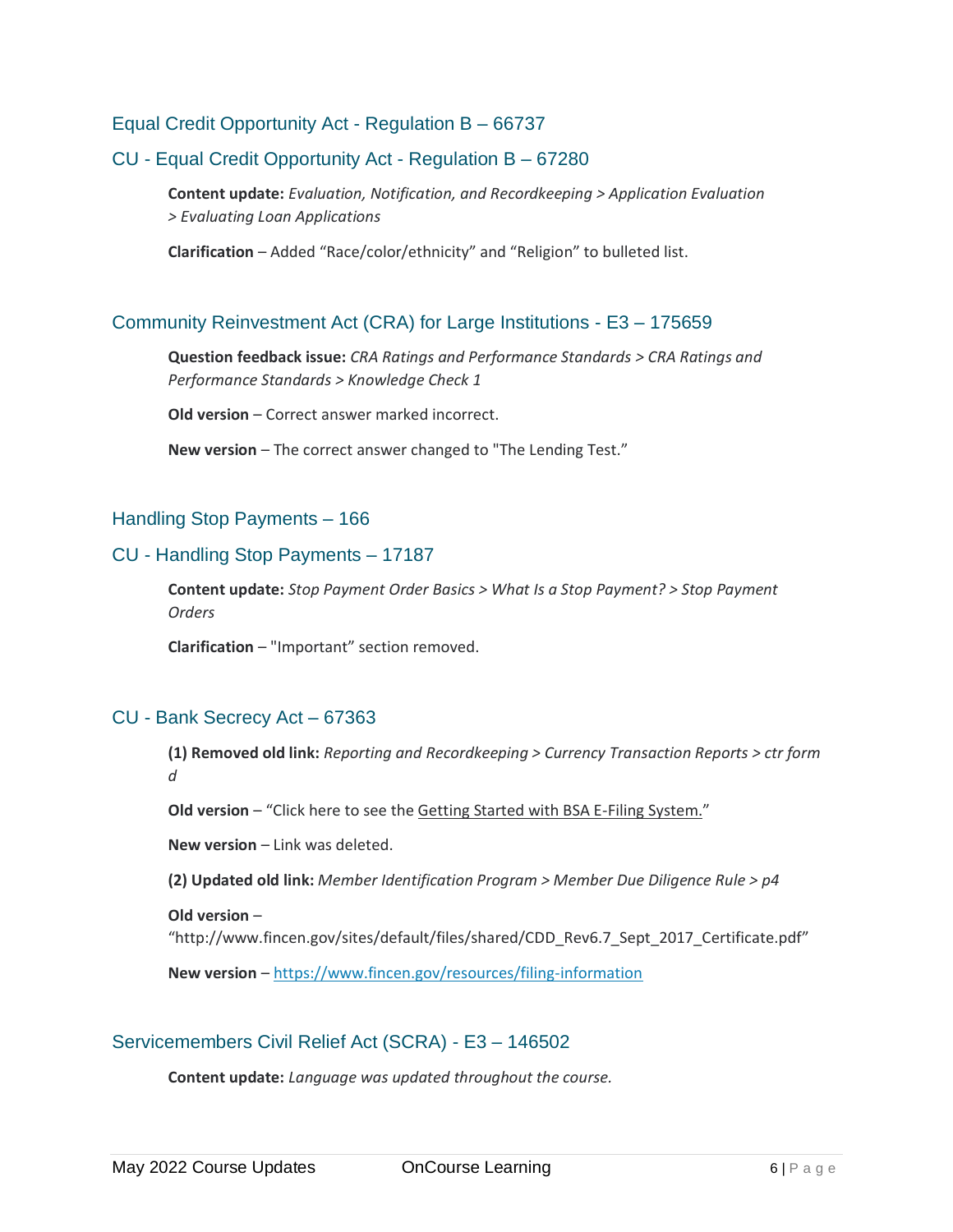**Clarification** – Multiple instances of "30 days or more" changed to "more than 30 days," and "active duty" changed to "active-duty" when needed.

## Understanding SBA Loans – 1901

**(1) Typo:** *Application Documentation > Bring It on Home > Knowledge Check 3*

**Old version** – "The documentation includes submission of a Resident [[*ALIENT*]] Card to be verified with the Immigration and Naturalization Service."

**New version** – "The documentation includes submission of a Resident [[*ALIEN*]] Card to be verified with the Immigration and Naturalization Service."

**(2) Typo:** *Application Documentation > Bring It on Home > Knowledge Check 4*

**Old version** – Applicants answering "Yes" to the criminal history questions should submit paperwork related to that history – and possibly a [[*FINGERPRINTt*]] card.

**New version** – Applicants answering "Yes" to the criminal history questions should submit paperwork related to that history – and possibly a [[*FINGERPRINT*]] card.

## Wire Transfers – 102

CU - Wire Transfers – 171195

FBO - Wire Transfers – 171195

**Image link update:** *Watch Out for Wires > Basic Concerns > p2-rollover*

**Clarification** – Image linked to old directory was linked to new directory.

## Anti-Money Laundering (AML) / Bank Secrecy Act (BSA) - E3 – 135222

**Question update:** *Pre- and Post-Test Q2*

**Clarification** – Removed "All of the above" as a distractor option. The correct answer remains the same.

# **Mortgage Course Updates:**

## **The following course(s) have been updated in the OCL Artisan environment:**